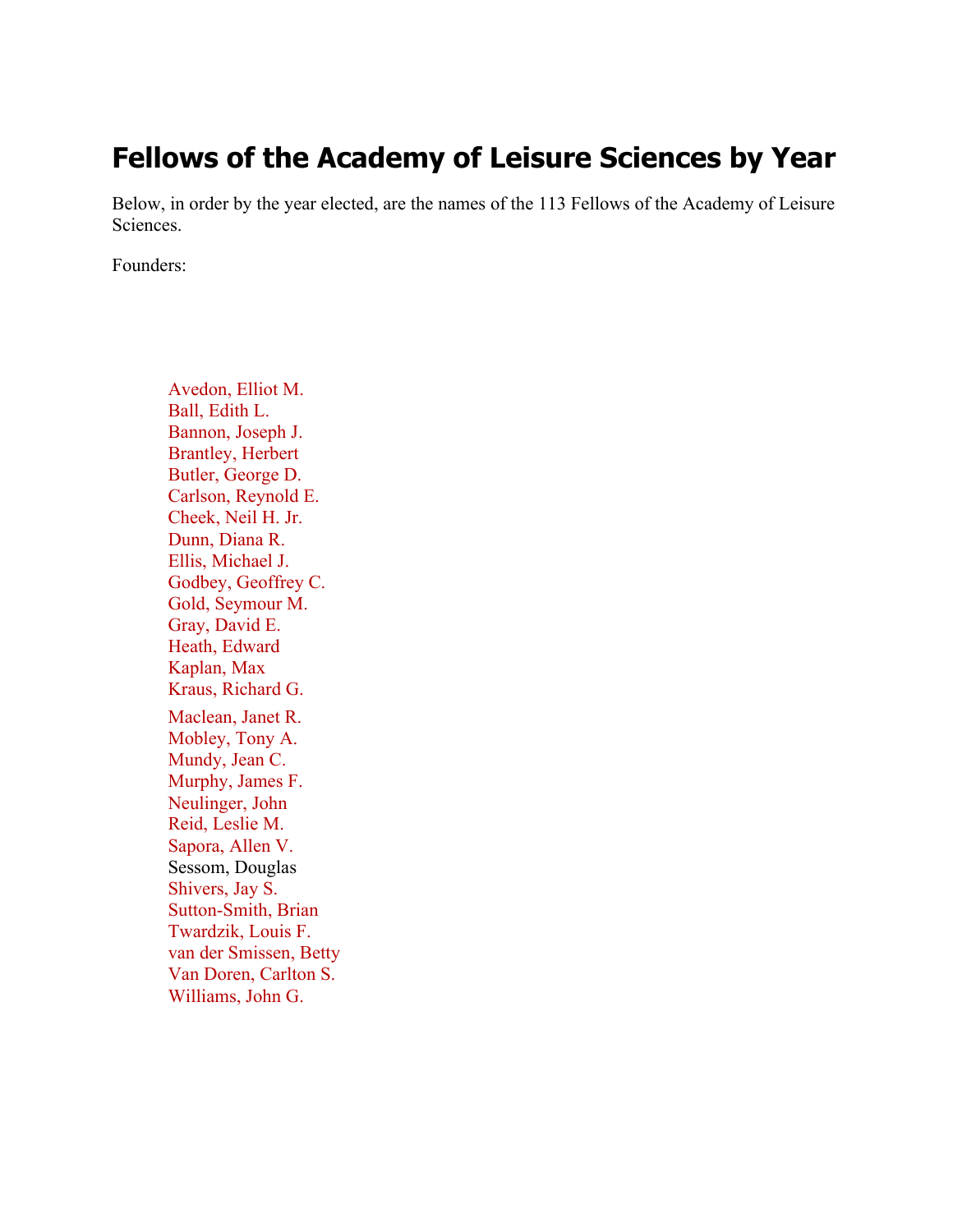1982 Burdge, Rabel J. Kelly, John R. (Jack) Lapage, Wilbur F.

1983 Burch, William A. Csikszentmihalyi, Mihaly Field, Donald R.

1984 Crompton, John Ditton, Robert B Driver, Beverly L. Witt, Peter A. Zuzanek, Jiri

## 1985

Becker, Rober H. Brown, Perry J. Bultena, Gordon L. Goodale, Thomas L. Howard, Dennis R. Tinsley, Howard E. A. (Tony)

1986

Barnett, Lynn A. Edginton, Christopher Iso -Ahola, Seppo E. Mannell, Roger C Peterson, Carol Smith, Stephen L. Storey, Edward H. Stynes, Daniel J.

1987 Allen, Lawrence, Kleiber, Douglas A. Scheyer, Richard

1988 Austin, David R. Compton, David M. Dwyer, John F. McAvoy, Leo

1989 Burton, Thomas L. Jackson, Edgar L. Peterson, George L

1990 Cordell, H. Ken Dustin, Daniel L. Henderson, Karla A.

1991 NONE

1992 Ellis, Gary Hunnicutt, Benjamine Shaw, Susan M.

1993 Allison, Maria Ewert, Alan Howe, Christine Z.

1994 Hammitt, William E. O'Leary, Joseph T. Searle, Mark S.

1995 Dattilo, John McGuire, Francis A. Schleien, Stuart J.

1996 Chick, Garry E. Stebbins, Robert A.

1997 Manfredo, Michael, J.

1998 Hultsman, John Russell, Ruth V.

1999 Sylvester, Charles 2000 Havitz, Mark E. Manning, Robert E. Roggenbuck, Joseph, W. Vaske, Jerry J.

2001 Calwell, Linda Hendee, John C. Mahon, Michael More, Thomas A.

2002 Bialeschki, M. Deborah Bullock, Charles C. McCarville, Ronald E. Pelar, Alison Williams, Daniel R.

2003 NONE

2004 Coalter, Fred Keller, M. Jean Muzaffer, Uysal Stumbo, Norma J. Watson, Alan E.

2005 Floyd, Myron Gramann, James Samdahl,, Diane M. Stewart, William P.

2006 Graefe, Alan Hawkins, Barbara Ames Huidi, Ma Voelkl, Judith

2007 Jordan, Debra J. Scott, David